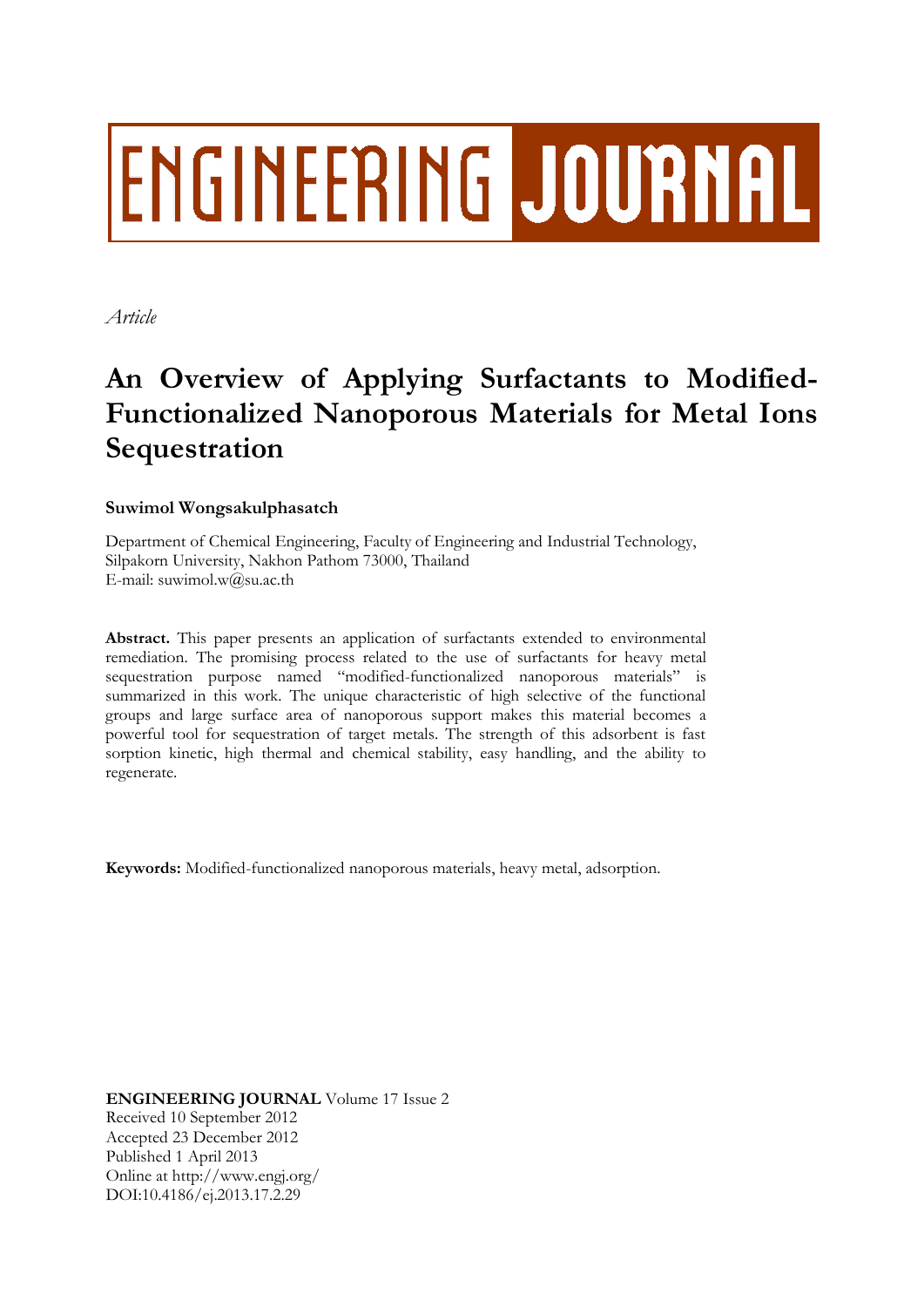#### **1. Introduction**

Surface active agents or surfactants are amphipathic molecules consisting of a group that has very little attraction with the solvent, called a lyophobic (liquid-hating) group, and a group that has strong interaction with the solvent, named a lyophilic (liquid-loving) group. At low concentration, surfactants can lower surface tension of the system by adsorbing onto the interfaces and altering the interfacial free energies of those interfaces. At high enough surfactant concentration, surfactant molecules can spontaneously selfaggregate into a variety of structures, which are called micelles. The concentration at which surfactants begin to form micelle is named critical micelle concentration (CMC) [1, 2]. Because of the unique characteristics of surfactants, surfactants have therefore been applied and played an important role in various products of chemical industry such as detergents, cosmetics, petroleum, electronic printing, pharmaceuticals, medical, food, and environmental applications [2, 3]. Surfactants are used as emulsifier in food and cosmetic industries as well as in most of cleaning products such as detergents or soaps [3]. In addition, surfactants can be used to enhance oil recovery by, for example, improving oil drainage into well bore, wetting of solid surfaces, lessening oil viscosity and oil pour point, or lowering the interfacial tension. In the recent past decades, surfactants have been extended the use to environmental area for mainly toxic metal treatment purposes [4-7].

With the recognizing of high performance and versatile of surfactants applied in many industries as well as the concern of environment in the recent decades, the author would therefore like to present the extension of the use of surfactants to environmental applications. Technique related to an application of surfactants to remove metals, named modified-functionalized nanoporous support was summarized in this paper. The paper is organized as follows. First of all, a brief review of the danger of toxic heavy metals and various treatment techniques is presented. Then, environmental treatment technique related to the use of surfactants, named modified-functionalized nanoporous support is introduced. Concluding remark is presented in the last section.

#### **2. Toxic of Heavy Metals and Treatment Techniques**

Heavy metals are nowadays applied in many industrial technologies and with the fast development of such technologies a large amount of heavy metals are discharged into environment. Excess exposure of heavy metal contaminations can damage environment, animals, and human health as they can enter the food chain when they are either discharged directly or indirectly into the environment. For example, copper, which is mostly found in printed circuit board manufacturing, electronics plating, paint manufacturing, wire drawing, etc., can cause toxicological concerns, such as dizziness, diarrhea, convulsions, neurotoxicity, etc. Exposure of cadmium can result in kidney dysfunction, carcinogenic, itai-itai disease, lung efficiency, or cancer. Sources of cadmium are electroplating, alloy manufacturing, mining, or refining. Mercury is found in the release of fossil fuel burning, battery production, mining and metallurgical process, or paint industries. An uptake of mercury can lead to neurological disturbances, impairment of pulmonary function, or kidney damage. Lead used in battery manufacturing, electroplating, pigments, ammunition, can damage brain, kidney, liver, and central nervous system. Nickel found in mineral processing, electroplating, steam-electric power plants, can result in lung and kidney cancer, gastrointestinal distress, and skin dermatitis [8, 9].

Treatment of heavy metals has long been attracted great interest in many areas because of their poison to environment and human health as mention earlier. Various techniques have been developed for metal treatment and their applications depend upon the system of interest. Chemical precipitation is an early technique that is used to remove heavy metal but this technique has disadvantages of which it is expensive, has low selectivity, and is not capable of removing metals at low concentration [10]. Ion exchange or electrochemical methods were developed to enhance the ability to sequestrate metal ions. High metal selectivity can be obtained but high capital and running cost are the major disadvantages of these techniques. Membrane processes, such as nanofiltration (NF) or reverse osmosis (RO), have later been developed to enhance ability of heavy metal ion removal [10]. Although they have high efficiency to separate heavy metal ions but they require high energy consumption and have low permeate flux. The limitation of pump and membrane technology is then drawn a focus on the feasibility of using surfactant to enhance metal ion separation efficiency, maximize metal ion removal capability, and minimize energy used. This technique is called micellar-enhanced ultrafiltration (MEUF) [11]. The use of surfactants can enhance removal efficiency of membrane as the formation of micelle can capture metal ions and form molecule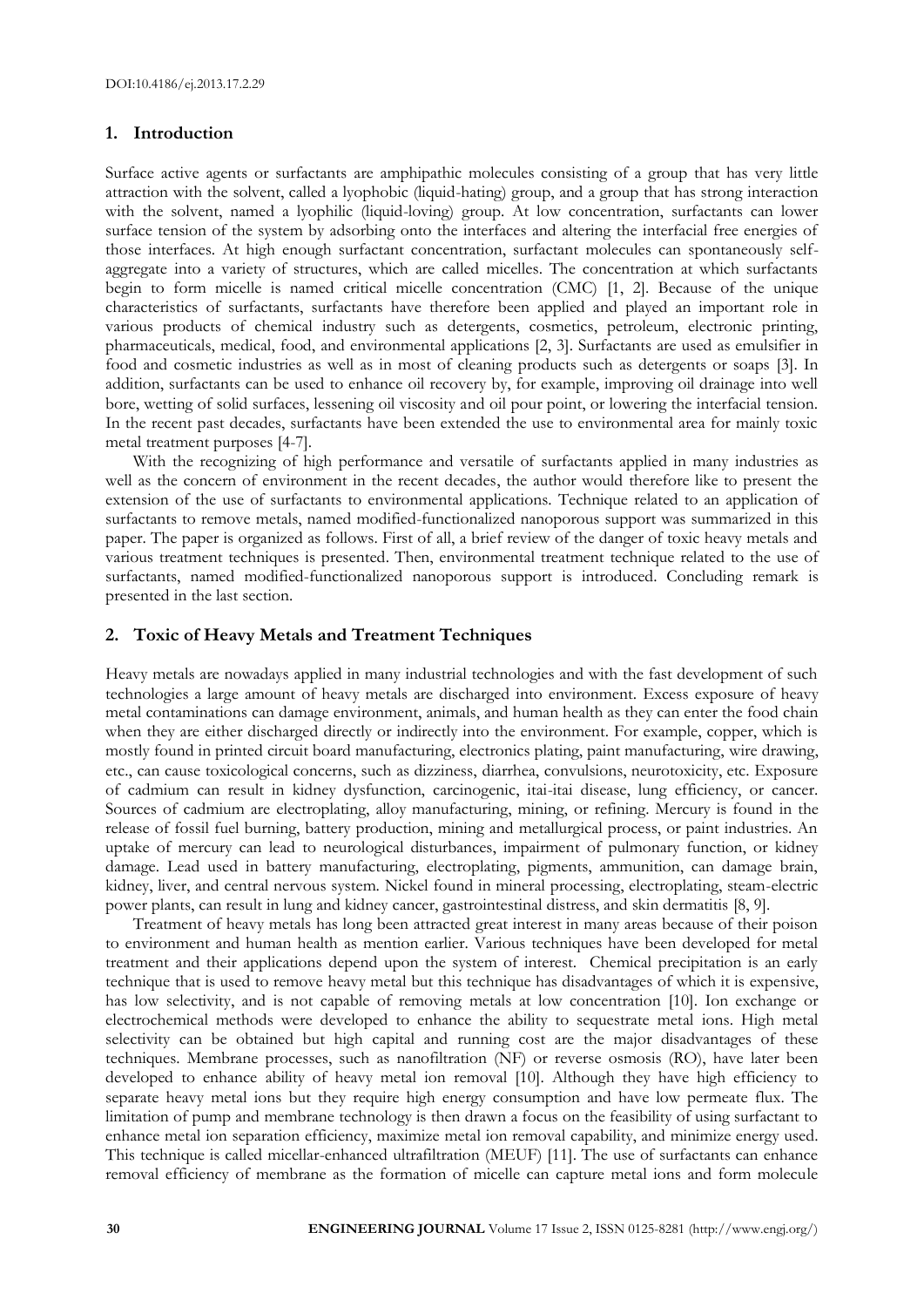complexes, resulting in a reduction of high pressure needed for membrane permeation. Many types of surfactant are used to improve the ability of heavy metal ion removal in any treatment processes, such as, polyoxyethylene nonyl phenyl ethers [12], sodium dodecyl sulfate (SDS) [13], surfactin [14], rhamnolipid [14], etc. High removal efficiency greater than 90% can be obtained for this technique, however, large amount of surfactants used and less capability of continuous operating due to membrane blockage are the drawback of this technique [14, 15, 16]. Adsorption is another widely used process for toxic metal treatment due to its high efficiency, easy to handle, simple operation, and economical feasibility [3]. Adsorbents, such as carbon nanotubes [17], zeolites [18], activated carbon [19], etc., are commonly used in adsorption process due to high loading capacity and low cost. However, the inherent limitations of these adsorbents are their wide distribution of pore size and heterogeneous pore structure [20]. To improve capability of sorbent materials, a new class of adsorbents, named "modified-functionalized nanoporous support", has been invented and developed [4-7]. Modification of nanoporous surface by organic materials or by surface active agents makes this material become a promising adsorbent for -application to metal sequestration. High selectivity for target metal of chosen its functional groups coupled with high adsorption capacity of porous support can enhance the reduction of metal concentration. As this hybrid adsorbent has emerged recently as a powerful tool for metal ion removal this work is therefore focused on the use of surfactants in this type of adsorbent.

#### **3. Modified-Functionalized Nanoporous Support**

#### **3.1. Application to Heavy Metal Ion Adsorption**

One of various techniques that has been developed to enhance the ability of heavy metal removal processes with the application of surfactants is the use of surfactants connected to nanoporous materials, which is known as modified-functionalized nanoporous support [4, 20, 21, 22]. The distinctive of this adsorbent relies on the fact that surface of nanoporous material is modified by functional groups containing head groups that can interact selectively with target metal while the nanoporous material provides high surface area, which leads to high binding capacity. This adsorbent provides fast sorption kinetics, high stability, and easy regeneration [5, 21, 23]. Moreover, advantages of such hybrid sorbent materials over other adsorbents like activated carbon or zeolite are their high thermal and chemical stability [24]. Because of the strengthen characteristic of this highly selective sorbent material, it is now recognized as an effective technique for metal removal in the recent decade.

Fryxell et al. [23] studied sequestration of Pu(IV) using acetamidephosphonate (Ac-Phos) loaded as self-assembled monolayer on mesoporous silica support (SAMMS), named Ac-Phos SAMMS. They considered the performance of the adsorbent in terms of distribution coefficient, a mass-weighted partition coefficient between the solution phase and adsorbent phase, and sorption kinetic. The results showed that the Ac-Phos acid can bind to Pu(IV) stronger and more rapid than other metal ions i.e. Ni(II), Mn(II), Fe(III), Al(III), Zr(IV), and Mo(VI), in mixed metal solution, as was revealed by high distribution coefficient and fast sorption kinetic. Yantasee et al. [22] studied the adsorption capacity, selectivity, and kinetic of self-assembled monolayers of carbamoylphosphonic acids, acetamide phosphonic acid, and propionamide phosphonic acid, on mesoporous silica support to capture heavy and transition metal ions in aqueous wastes. The results showed that adsorption of metal ions on SAMMS can reach equilibrium within a minute and the binding affinity in decreasing order was found to be  $Pb(II) > Cu(II) > Ma(II) > Cd(II) >$  $Zn(II) > Co(II) > Ni(II)$ . Fryxell et al. [25] studied the performance of SAMMS for actinide sequestrating using Glycinyl-urea SAMMS, Ac-Phos ester SAMMS, and phosphonate ester SAMMS (Phop-Phos ester). Glycinyl-urea SAMMS was found that can bind to all of the actinides (Am(III), Pu(IV), Np(V), U(VI), Th(IV)) where better binding efficiency occurring at higher pH values. The Ac-Phos ester SAMMS also can bind effectively for all the actinides of the studies and the distribution coefficients were found to be excess of 20,000, which represents an outstanding adsorbent. However, the Phop-Phos SAMMS was observed that selectively bind to Pu(IV) at low pH. Lin et al. [26] examined the ability of hydroxypyridinone incorporated with mesoporous silica (HOPO-SAMMS) to sequestrate U(VI), Np(V) and Pu(IV). Threedifferent types of HOPO-SAMMS were studied in this work, 1,2-HOPOBn-6-carboxylic acid, N-methyl-3,2-HOPOBn-4-carboxylic acid, and 2-methyl-3,4-HOPOBn-N-acetic acid. They found that the 1,2- HOPO-SAMMS has higher binding affinity to U(VI) than 3,2-HOPO-SAMMS as shown by higher distribution coefficient. However, the 3,2-HOPO-SAMMS has the best performance for removing Np(V)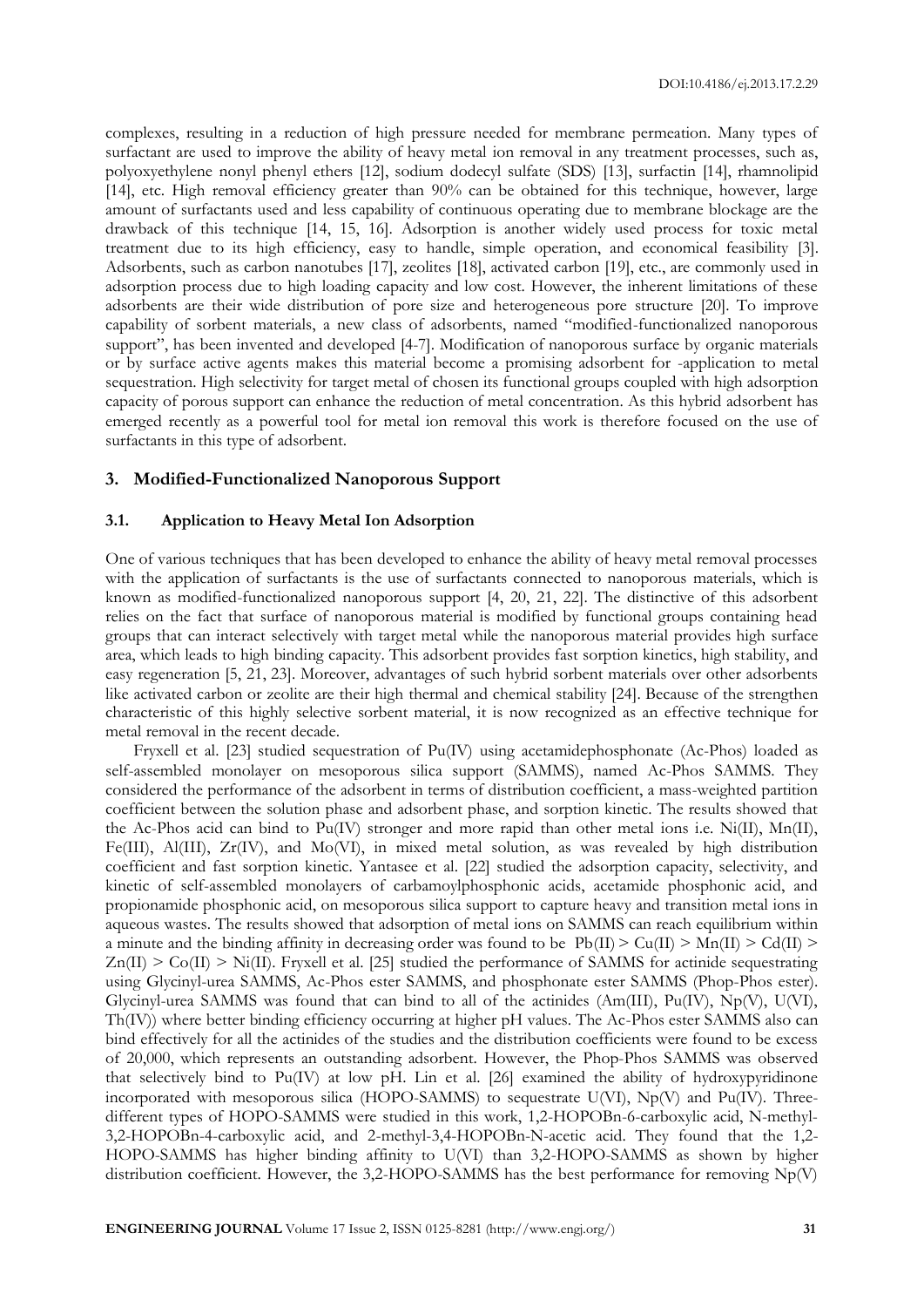whereas 3,4-HOPO-SAMMS has the lowest performance to sequestrate these three metal ions. Mureseanu [6] modified the surface of mesoporous silica SBA-15 by N-Propylsalicylaldimino and used as adsorbent for heavy metal removal. The sorbent material showed high adsorption capacity and high selectivity for Cu(II), Ni(II), Zn(II), and Co(II) and it could be easily regenerated by acid treatment. Aguado [12] studied the performances of amine-functionalized mesoporous silica SBA-15 for heavy metal ions removal from solution. Three different functional groups were investigated in this work, aminopropyl, [2 aminoethylamino]-propyl, and [(2-aminoethylamino)-ethylamino]-propyl. It was observed that different functional groups has different selectivity to different metal ions of which aminopropyl selectively bound to  $Pb(II)$  >>  $\tilde{C}d(II)$  >>  $Zn(II)$  >  $\tilde{C}u(II)$  >  $\tilde{N}i(II)$ , [2-aminoethylamino]-propyl could adsorb  $Pb(II)$  >>  $\tilde{C}u(II)$  >  $Zn(II) > Cd(II) > Ni(II)$ , and  $[(2-aminoethylamino)-ethylamino]-propyl$  was able to bind to  $Pb(II)$  >>  $Cu(II) > Cd(II) > Zn(II) > Ni(II)$ . It is noted however that all adsorbents show high sorption performances for all metal ions in this study of which fast adsorption rate was observed and the adsorbents could perform very well at even very low metal ion concentration of  $5 \text{ mg } L^{-1}$ .

Wang [27] investigated the capability of superparamagnetic iron oxide (Fe<sub>3</sub>O<sub>4</sub>) nanoparticles modified by dimercaptosuccinic acid (DMSA) to remove toxic soft metals, such as Hg, Ag, Pb, Cd, and Tl, from different sources, including river water, groundwater, seawater, and human blood and plasma. The DMSA- $Fe<sub>3</sub>O<sub>4</sub>$  was proved to be an excellent sorbent for toxic removal with a 30-fold higher capability than GT-73, a commercial resin based sorbent. Moreover, adsorption kinetic of DMSA-Fe<sub>3</sub>O<sub>4</sub> is faster than that of GT-73 at a similar adsorption concentration. Such observed phenomena are due to the unique properties of DMSA-Fe3O4, of which the functional groups have high binding affinity to metal ions while a large surface area of Fe3O<sup>4</sup> nanoparticle facilitate the adsorption kinetic. Ballesteros and colleagues [28] studied adsorption behavior of pirymidine-modified mesoporous silica MCM-41, named LDAPY-MCM-41, in aqueous solution. Selectivity of the adsorbent investigated with three metal ions, Cu(II), Ni(II), and Co(II), showed that the LDAPY-MCM-41 preferentially bind to Cu(II) rather than Ni(II) and Co(II), respectively. The maximum adsorption of Cu(II) of 2.976 mM g<sup>-1</sup> was found at pH 8. This might be because Cu(II) can access to interact with amino groups of LDAPY-MCM-41 easier than the others.

Perez-Quintanilla et al. [24] examined the use of modified-functionalized mesoporous silica to sequestrate Zn(II) from solution. In this work, 5-mercapto-1-methyltetrazole (MTTZ) was used as functional group to modify surface of HMS and MSU-2 mesoporous silica. High surface coverage and pore size of the hybrid sorbent materials showed high adsorption capacity of  $Zn(II)$  in solution of 0.94 mmol Zn(II) per gram of MTTZ-MSU-2 and 0.72 mmol Zn(II) per gram of MTTZ-HMS at pH 8. Higher adsorption observed in case of MTTZ-MSU-2 is due to its high surface area and pore diameter. Selectively adsorption behavior of these materials was also further investigated in this work by studying adsorption capacity of Zn(II) in solution containing co-existing metal ions including Pb(II), Cd(II), Cu(II), and Cr(III). The results revealed that at pH 8 the sorbent material, MTTZ-MSU-2, could adsorb  $Zn(II) \sim Pb(II) \geq Cd(II) \geq Cu(II) \geq Cr(III)$ . Liu et al. [29] proposed the effect of molecular length and structure of polyamines-functionalized poly(glycidyl methacrylate) (PGMA) on performances of Cu(II) removal. Four different types of aliphatic polyamines were investigated in this study: ethylenediamine (EDA), diethylenetriamine (DETA), triethylenetetramine (TETA), and tetraethylenepentamine (TEPA). It was found that an amount of Cu(II) uptake followed the order of DETA>TETA>EDA>TEPA as revealed by the average coordination number of copper as the lowest coordination for copper ion-adsorbed was observed with the DETA-PGMA. This is because the DETA has lowest nitrogen atoms in the coordination. Wu et al. [30] synthesized thiol-functionalized mesoporous silica for separation of heavy metal ions from water. Analysis of adsorption isotherms showed high performances for removing Cu(II), Pb(II), Ag(II), and Cr(III), and removal rate was high and the adsorbent could be regenerated by acid treatment without changing its properties.

Alothman and Apblett [31] studied the capability of mesoporous silica functionalized with di-, tri-, or penta-amine groups for Cu(II), Zn(II), and Cd(II) ions sequestration from aqueous solutions. Experimental results revealed that all amines exhibited high potential for removal the metal ions in similar tendency of Cu(II)>Zn(II)>Cd(II). Among these functional groups, it was observed that the ethylenediamine functional group has the highest chemisorption capacity for all metal ions at its optimum condition:  $Cu(II)$  at pH 5.5, Zn(II) at pH 6, and Cd(II) at pH 7.0. It is noted from the results of this study that increasing polyamine chain length did not lead to an increase in sorption capacity. Moreover, it is noted that the effect of amine groups observed in this work is different from those observed by Liu et al. [29]. This phenomenon suggests that metal ion adsorption performance also depends upon supported material. It was claimed by Liu et al. [29] that polyamine density was hindered as it might interact with PGMA more than one reaction site.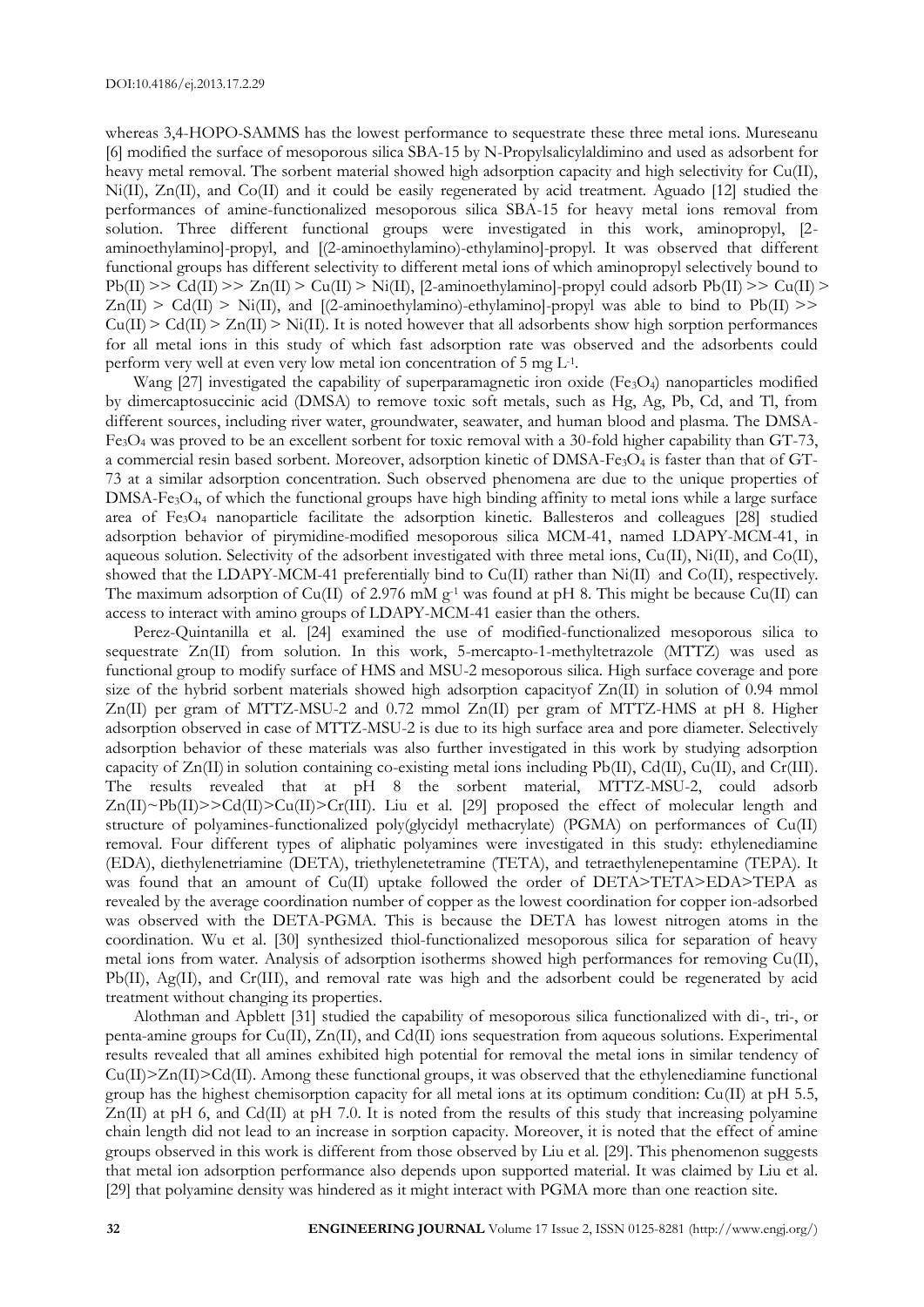Table 1 summarizes examples of functional groups of modified-functionalized nanoporous support adsorbent that have been investigated to sequestrate metal ions from solution.

| ions.                          |           |                |               |             |            |
|--------------------------------|-----------|----------------|---------------|-------------|------------|
|                                |           |                | Initial metal |             |            |
| <b>Functional groups</b>       | Metal     | pH of          | ion           |             | References |
|                                | ions      | solution       | concentration | % Removal   |            |
|                                |           |                | $(mg L^{-1})$ |             |            |
| Aminopropyl                    | $Zn^{2+}$ | $7-9$          | 65            | $~100\%$    | $[7]$      |
| Mercaptopropyl                 | $Zn^{2+}$ | 8              | 65            | $~100\%$    |            |
| Vinyl                          | $Zn^{2+}$ | 10.5           | 65            | $~100\%$    |            |
| Phenyl                         | $Zn^{2+}$ | 10.5           | 65            | $~100\%$    |            |
| Cyanopropyl                    | $Zn^{2+}$ | 10.5           | 65            | $~100\%$    |            |
| Aminopropyl                    | $Pb^{2+}$ | N/A            | 100           | $\sim 99\%$ | $[12]$     |
| Ethyldiaminopropyl             | $Pb^{2+}$ | N/A            | 100           | $\sim 99\%$ |            |
| Dimercaptosuccinic acid        | $Pb^{2+}$ | 7              | $\mathbf{1}$  | $\sim 99\%$ | $[32]$     |
| Melamine-based dendrimer amine | $Pb^{2+}$ | $3 - 5$        | 100           | 100%        | $[33]$     |
|                                | $Cd^{2+}$ | $\overline{4}$ | 100           | 71%         |            |
|                                | $Cu2+$    | $4 - 5$        | 100           | 100%        |            |
|                                |           |                |               |             |            |

| Table 1. Examples of functional groups used to modify nanoporous material surface to remove metal |  |  |  |  |  |
|---------------------------------------------------------------------------------------------------|--|--|--|--|--|
| 10 <sub>ns</sub>                                                                                  |  |  |  |  |  |

#### **3.2. Proposed Mechanism of Modified-Functionalized Nanoporous Support**

Modification surface of nanoporous adsorbent by organic materials have been developed to increase selectivity to target metals apart from high adsorption capacity of conventional porous materials. The organic materials are chosen in such a way that one side of the molecules should contain charges or polar groups that have ability to preferentially interact with metal ions of interest whereas another side should be atoms or molecules that have ability to connect to nanoporous surface. As such, surfactant is one of good choices to use as functional groups in modified-functionalized nanoporous adsorbent.

In adsorption system, the adsorption of metal ions on modified-functionalized nanoporous support mostly involves a solid phase (adsorbent) and a liquid phase (solution of metal ions). The mechanism relies mainly on attractive electrostatic interaction between metal ions and functional groups that contain different charges depend upon environmental solution [8]. Schematic of adsorption mechanism of modified-functionalized nanoporous support is demonstrated in Fig. 1.

Generally, different systems comprise of different parameters that can affect the system efficiency, as such in order to determine optimum operating condition for the system of interest, it is necessary to consider the effect of such parameters. There are many variable parameters that can influent adsorption performance of this hybrid adsorbent such as pH of solution, valence or size of functional group, temperature, type of support material, pore size and surface area of support material, initial concentration of metal ions, or contact time, etc.

Selection of appropriate functional groups is one of the important factors that is needed to consider in order to maximize the efficiency of adsorption system. Because the adsorption of metal ions on adsorbent is mostly due to electrostatic attraction between target metals and functional groups, as such compatibility between charges of metal and of functional groups is needed to be considered. The compatibility between target metals and adsorbents has been classified by different concepts such as hard and soft acid-base concept [34] or size and valence matching. It has been proposed that the smaller radius and higher valence, the closer and stronger interactions [35].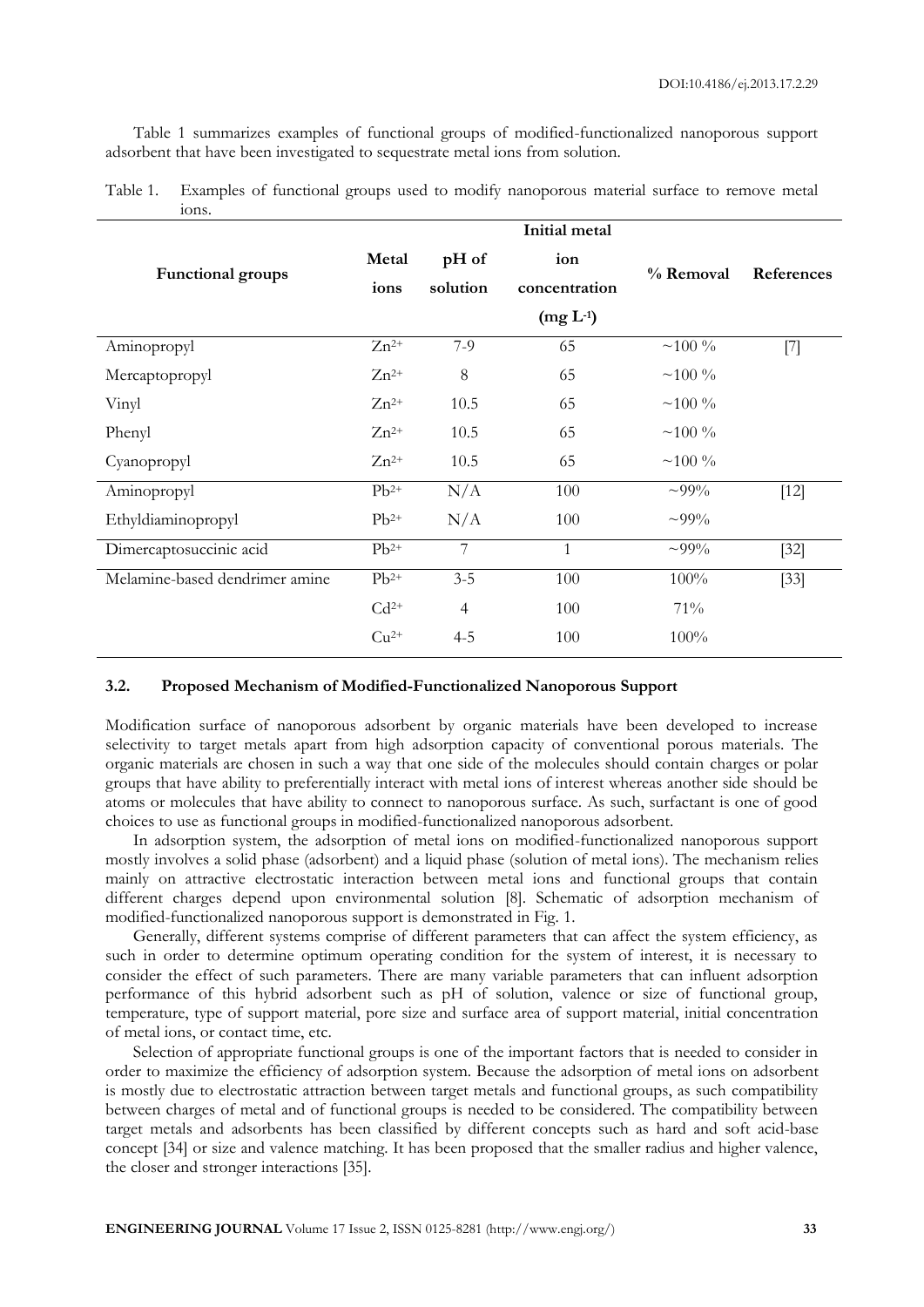

Fig. 1. Mechanism of adsorption by modified-functionalized nanoporous support adsorbent.

Wastewater treatment process is a process that likely mostly uses the modified-functionalized nanoporous adsorbent. Solution pH is therefore become one of influence factors on adsorption of metal ions on adsorbents as ionic states of either functional groups or metal ions can alter when pH of solution is changed, which could affect the formation of metal ion-adsorbent complexes and hence adsorption efficiency. Changing solution pH leads to the change of H<sup>+</sup> or OH, resulting in the change of the degree of ionization, adsorption rate, and adsorption capacity of the system. One concept that can be used to determine proper pH solution of the system is the consideration of zero point charge of functional groups. The zero point charge is a pH at which the total charge on the functional groups is zero. When the pH of solution is less than the zero point charge of the functional groups, the surface charges are positive. On the other hand, if the pH of solution is higher than zero point charge of the functional groups of the adsorbent, the surface of the adsorbent possesses negative one. It is worth to note that charge state of metal ion is also decided by pH of solution. Most metal ions precipitate out in basic region as the ions react with OH-ions forming metal hydroxide complex molecules, which does not contribute to adsorption process.

Temperature is another important factor that could alter the adsorption ability. The change of temperature can lead to the change in thermodynamics and kinetic energy. Thermodynamics data such as Gibbs free energy ( $\Delta G$ ), enthalpy ( $\Delta H$ ), and entropy ( $\Delta S$ ), which are known that depend on the temperature of the system, can tell us the feasibility and spontaneity of the process. Negative value of  $\Delta G$ indicates that the process can occur spontaneously and vice versa for the positive value. The value of  $\Delta H$ reveals the direction of energy in the system, positive values indicate endothermic whereas negative values designate exothermic process. The value of  $\Delta S$  demonstrates the order or disorder of the system, which in this case represents by the structure of metal-adsorbent at the interface. Negative values of  $\Delta S$  show a decrease of disorder structure at the ion-adsorbent interface and vice versa for positive values of  $\Delta S$ . Hence, examining thermodynamics data could notify if the adsorption process of interest can be used for metal treatment at different temperatures. Apart from thermodynamics point of view, the change of temperature also affects kinetic energy of the system as it can enhance or retard the diffusion rate of the ions. In general, increasing temperature can increase the movement of metal ions resulting in fast adsorption rate [8].

Other parameters that can affect the efficiency of adsorption are, for example, initial concentration of metal ion as it is observed that removal capability increases with increasing initial ion concentration as this can enhance ion gradient to the vacant active site of the adsorbent [33]. Adsorption ability also depends upon the arrangement of functional groups on porous support as strong and stability adsorption can be obtained if multiple coordination sites are associated [36].

Combination of the unique characteristic of surfactant and nanoporous material in modifiedfunctionalized nanoporous adsorbent makes this material become a potential adsorbent for metal sequestration purpose. The strengths of this hybrid adsorbent over conventional adsorbent are high selectivity, high adsorption capacity at even very low metal ion concentration, high stability, and fast sorption kinetics, where equilibrium can be reached quickly. In addition, another spotlighted-feature of modified-functionalized nanoporous support is that the solid phase of the adsorbent could be further developed and designed as a packed bed adsorbent, which is beneficial for continuous metal sequestration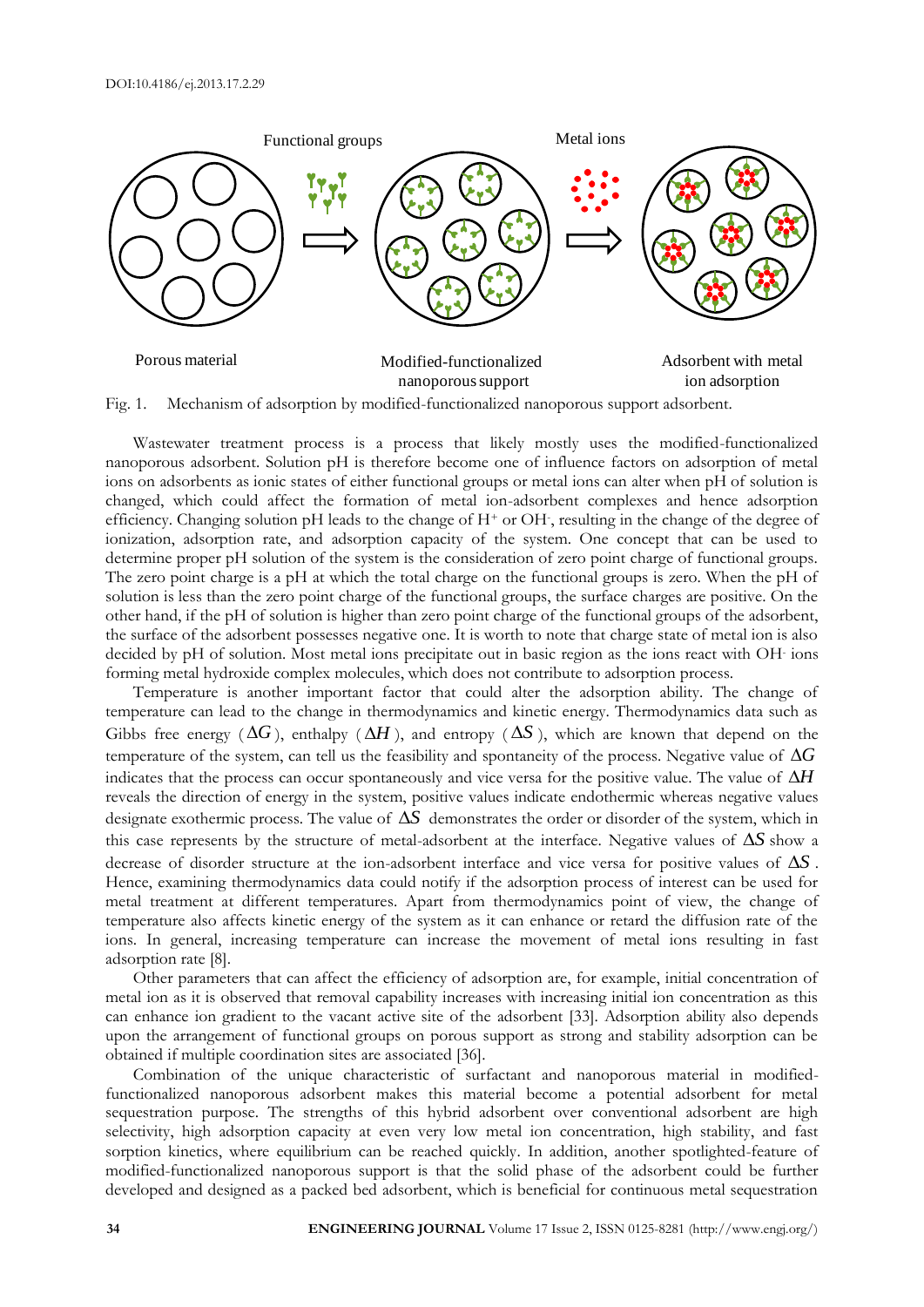process in industrial scale. However, at the present, the inherent difficulty in applying the modifiedfunctionalized nanoporous adsorbent for large scale applications are still encounter due to their complicated synthesis.

#### **4. Conclusion**

Surfactants are proven to be versatile materials as they can serve high potential efficiency in many areas such as manufacturing of chemical, food, cosmetic, petroleum, etc. In the past decades, surfactants have been extended the use to environmental application of the removal of metal ions from different matrices such as wastewater, drinking water, ground water, or soil. The use of surfactants can enhance removal efficiency of membrane as the formation of micelle can capture metal ions and form molecule complexes, resulting in a reduction of high pressure needed for membrane process. This process is called micellarenhanced ultrafiltration (MEUF). However, the drawback of this technique is that it is difficult to apply for continuous operating due to membrane blockage. Another technique that is developed to enhance the ability of heavy metal removal processes with the application of surfactants is the use of surfactants connected to nanoporous material, known as modified-functionalized nanoporous support. The distinction of this adsorbent relies on the fact that the functional groups (organic materials or surfactants) can interact selectively with target metal ions while the nanoporous support provides high surface area, leading to high binding capacity. However, the drawback of this technique is the difficulty in synthesising the adsorbent.

#### **Acknowledgements**

The authors would like to acknowledge National Research Universities, the Office of the Higher Education Commission, Silpakorn University Research and Development Institute, and Thai Government Science and Technology Scholarship Students (CSTS), National Science and Technology Development Agency (NSTDA) for financial support.

#### **References**

- [1] D. F. Evans and W. Hakan, "Solutes and solvents, self-assembly of amphiphiles," in *The Colloidal Domain: Where Physics, Chemistry, Biology, and Technology Meet*, 2nd ed. Canada: Wiley-VCH, 1999, ch. 1, sec. 1, pp. 5–9.
- [2] M. J. Rosen, "Characteristic features of surfactants," in *Surfactants and interfacial phenomena,* 3rd Ed. John Wiley & Sons, Inc., 2004, ch. 1, pp. 1-32.
- [3] K. K. Singh, A. K.Singh, and S. H. Hasan, "Low cost bio-surfactant 'wheat bran' for the removal of cadmium from wastewater: Kinetic and equilibium studies," *Bioresource Technol*, vol. 97, no. 8, pp. 994- 1001, May 2006.
- [4] G. E. Fryxell, H. Wu, Y. Lin, J. W. Shaw, C. J. Birnbaum, C. J. Linehan, Z. Nie, K. Kemner, and S. Kelly "Lanthanide selective sorbents: self-assembled monolayers on mesoporous supports (SAMMS)," *J. Mater. Chem.*, vol. 14, no. 22, pp. 3356-3363, September 2004.
- [5] W. Yantasee, "Simultaneous detection of cadmium, copper, and lead using a carbon paste electrode modified with carbamoylphosphonic acid self-assembled monolayer on mesoporous silica (SAMMS)," *Anal Chim Acta.*, vol. 502, no. 2, pp. 207-212, January 2004.
- [6] M. Mureseanu, "Modified SBA-15 mesoporous silica for heavy metal ions remediation," *Chemosphere*, vol. 73, no. 9, pp. 1499-1504, August 2008.
- [7] M. Barczak, E. Skwarek, W. Janusz, A. Dabrowski, and S. Pikus, "Functionalized SBA-15 organosilicas as sorbents of zinc (II) ions," *Appl Surf Sci*, vol. 256, no. 17, pp. 5370-5375, June 2010.
- [8] U. Farooq, J. A. Kozinski, M. A. Khan, and M. Athar, "Biosorption of heavy metal ions using wheat based biosorbents–A revies of the recent literature," *Bioresource Technol*, vol. 101, no. 14, pp. 5043-5053, March 2010.
- [9] F. Fu and Q. Wang, "Removal of heavy metal ions from wastewaters: A review," *J. Environ Manage*, vol. 92, no. 3, pp. 407-418, March 2011.
- [10] C. N. Mulligan, "Environmental applications for biosurfactants," *Environ Pollut*, vol. 133, no. 2, pp. 183-198, Jan 2005.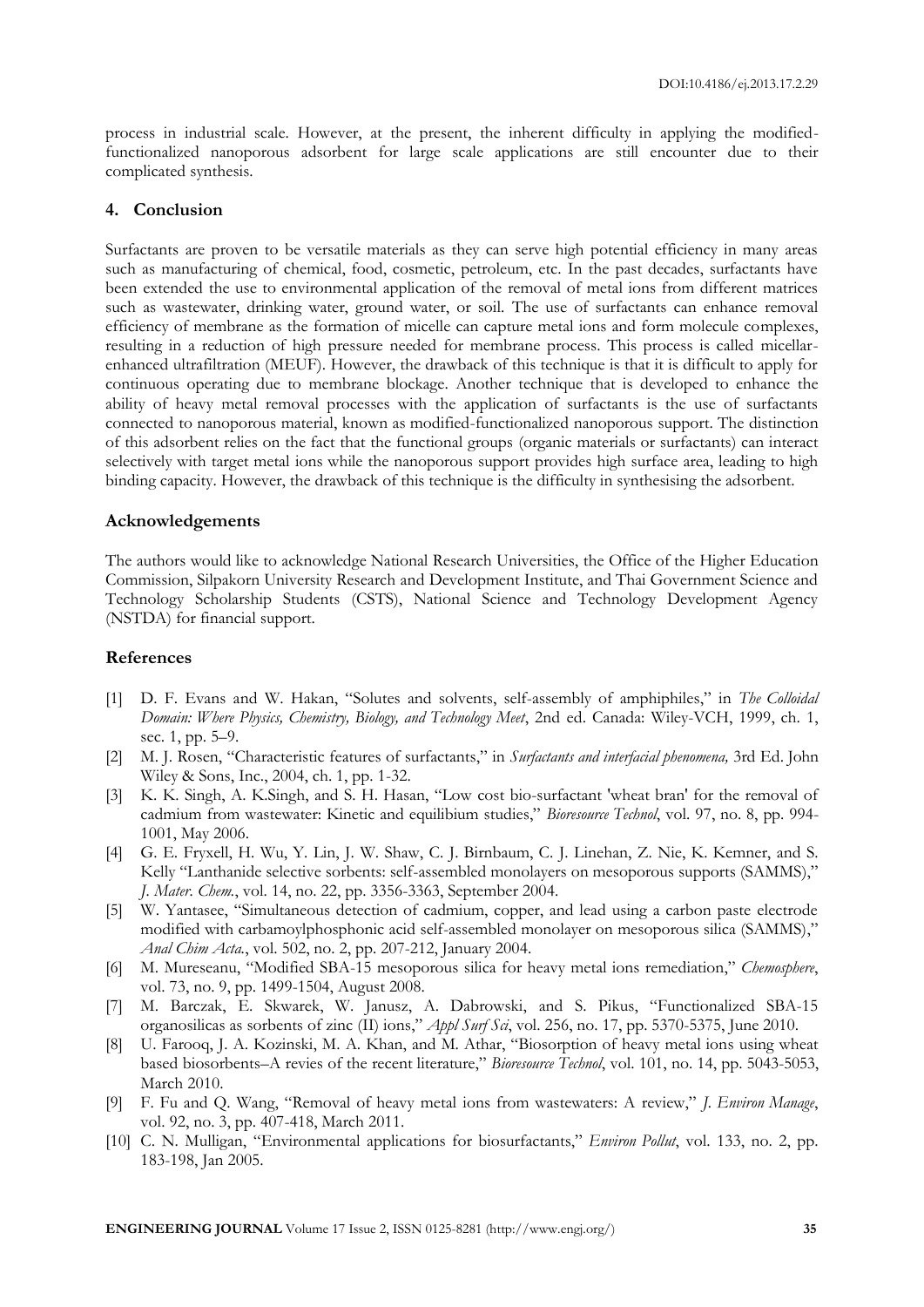- [11] J. F. Scamehorn, S. D. Christian, D. A. El-Sayed, H. Uchiyama, and S. S. Younis, "Removal of divalent metal cation and their mixtures from aqueous stream using micellar enhanced ultrafiltration." *Sep Sci Technol*, vol. 29, pp. 809-830, 1994.
- [12] J. Aguado, M. J. Arsuaga, A. Arencibia, M. Lindo, and V. Gascon, "Aqueous heavy metals removal by adsorption on amine-functionalized mesoporous silica," *J Hazard Mater.*, vol. 163, no. 1, pp. 213-221, April 2009.
- [13] X. Li, G. M. Zeng, J. H. Huang, C. Zhang, Y. Y. Fang, Y. H. Qu, F. Luo, D. Lin, and H. L. Liu, "Recovery and reuse of surfactant SDS from a MEUF retentate containing  $Cd^{2+}$  or  $Zn^{2+}$  by ultrafiltration," *J. Membrane Sci*, vol. 337, no. 1-2, pp. 92-97, July 2009.
- [14] C. N. Mulligan, R. N. Young, and B. F. Gibbs, "Heavy metal removal from sediments by biosurfactants," *J. Hazard Mater*, vol. 85, no. 1-2, pp. 111-125, July 2001.
- [15] C. W. Candida and J. H. Harwell., "Surfactants and subsurfactant remediation," *Environ. Sci: Technol*, vol. 26, no. 12, pp. 2324-2339, December 1992.
- [16] S. Akita, L. Yang, and H. Takeuchi, "Micellar-enhanced ultrafiltration of gold(III) with nonionic surfactant," *J. Membrane Sci*, vol.133, no. 2, pp.189-194, October 1997.
- [17] Y. H. Li, "Adsorption of cadmium (II) from aqueous solution by surface oxidized carbon nanotubes," *Carbon*, vol. 41, no. 5, pp. 1057-1062, April 2003.
- [18] T. Gebremedhin-Haile, M. T. Olguin, and M. Solache-Rios, "Removal of mercury ions from mixed aqueous metal solution by natural and modified zeolitic minerals," *Water Air Soil Poll*, vol. 148, no. 1-4, pp. 179-200, April 2003.
- [19] Y. G. Ko and U. S. Choi, "Observation of metal ions adsorption on novel polymeric chelating fiber and activated carbon fiber," *Sep Purif Technol*, vol. 57, no. 2, pp. 338-347, October 2007.
- [20] B. Lebeau, F. Gaslain, C. F. Martin, and F. Babonneau, "Organically modified ordered mesoporous siliceous solids," in *Ordered Porous Solids*, 2009, ch. 11, pp. 283–308.
- [21] P. J. Majewski, "Removal of organic matter in water by functionalized self-assembled monolayer on silica," *Sep Purif Technol*, vol. 57, no. 2, pp. 283-288, October 2007.
- [22] W. Yantasee, Y. Lin, G. E. Fryxell, J. B. Busche, and C. J. Birnbaum, "Removal of heavy metals from aqueous solution using novel nanoengineered sorbent: Self-assembled carbamoylphosphonic acids on mesoporous silica," *Sep Sci Technol*, vol. 38, no. 15, pp. 3809-3825, August 2003.
- [23] G. E. Fryxell, Y. Lin, H. Wu, and K. M. Kemer, "Environmetal applications of self-assembled monolayers on mesoporous supports (SAMMS)," *Nanoporous Materials III, Proceedings of the 3rd International Symposium on Nanoporous Materials*, vol. 141, pp. 583-590, June 2002.
- [24] D. Perez-Quintanilla, A. Sanchez, I. D. Hierro, M. Fajardo, and I. Sierra, "New hybrid materials as Zn(II) sorbents in water samples," *Mater Res Bull*, vol. 45, no. 9, pp. 1177-1181, September 2010.
- [25] G. E. Fryxell, Y. Sandyfiskum, C. J. Birnbaum, and H. Wu, "Actinide sequestration using selfassembled monolayers on mesoporous supports," *Environ Sci Technol*, vol. 39, no. 5, pp. 1324-1331, January 2005.
- [26] Y. Lin, S. K. Fiskum, W. Yantasee, H. Wu, S. Mattigod, E. Vorpagel, and G. E. Fryxell, "Incorporation of hydroxypyridinone ligands into self-assembled monolayers on mesoporous supports for selective actinide sequestration," *Environ Sci Technol*, vol. 39, no. 5, pp. 1332-1337, March 2005.
- [27] P. Wang, "Preparation of magnetic iron/mesoporous silica composite spheres and their use in protein immobilization," *Transactions of Nonferrous Metals Society of China*, vol. 19, no. 3, pp. 605-610, December 2009.
- [28] R. Ballesteros, D. Perez-Quintanilla, M. Fajardo, I. D. Hierro, and I. Sierra, "Adsorption of heavy metals by pirymidine-derivated mesoporous hybrid material," *J. Porous Mat*, vol. 17, no. 4, pp. 417-424, 2009.
- [29] C. Liu, R. Bai, L. Hong, and T. Liu, "Functionalization of adsorbent with different aliphatic polyamines for heavy metal ion removal: Characteristics and performance," *J. Colloid and Interf Sci*, vol. 345, no. 2, pp. 454-460, January 2010.
- [30] S. Wu, F. Li, R. Xu, S. Wei, and G. Li, "Synthesis of thiol-functionalized MCM-41 mesoporous silicas and its application in Cu(II), Pb(II), Ag(I), and Cr(III) removal," *J. Nanopart Res,* vol. 12, no. 6, pp. 2111–2124, August 2010.
- [31] A. Z. Alothman and W. A. Apblett, "Metal ion adsorption using polyamine-functionalized mesoporous materials prepared from bromopropyl-functionalized mesoporous silica," *J. Hazard Mater*, vol. 182, no. 1-3, pp. 581-590, June 2010.